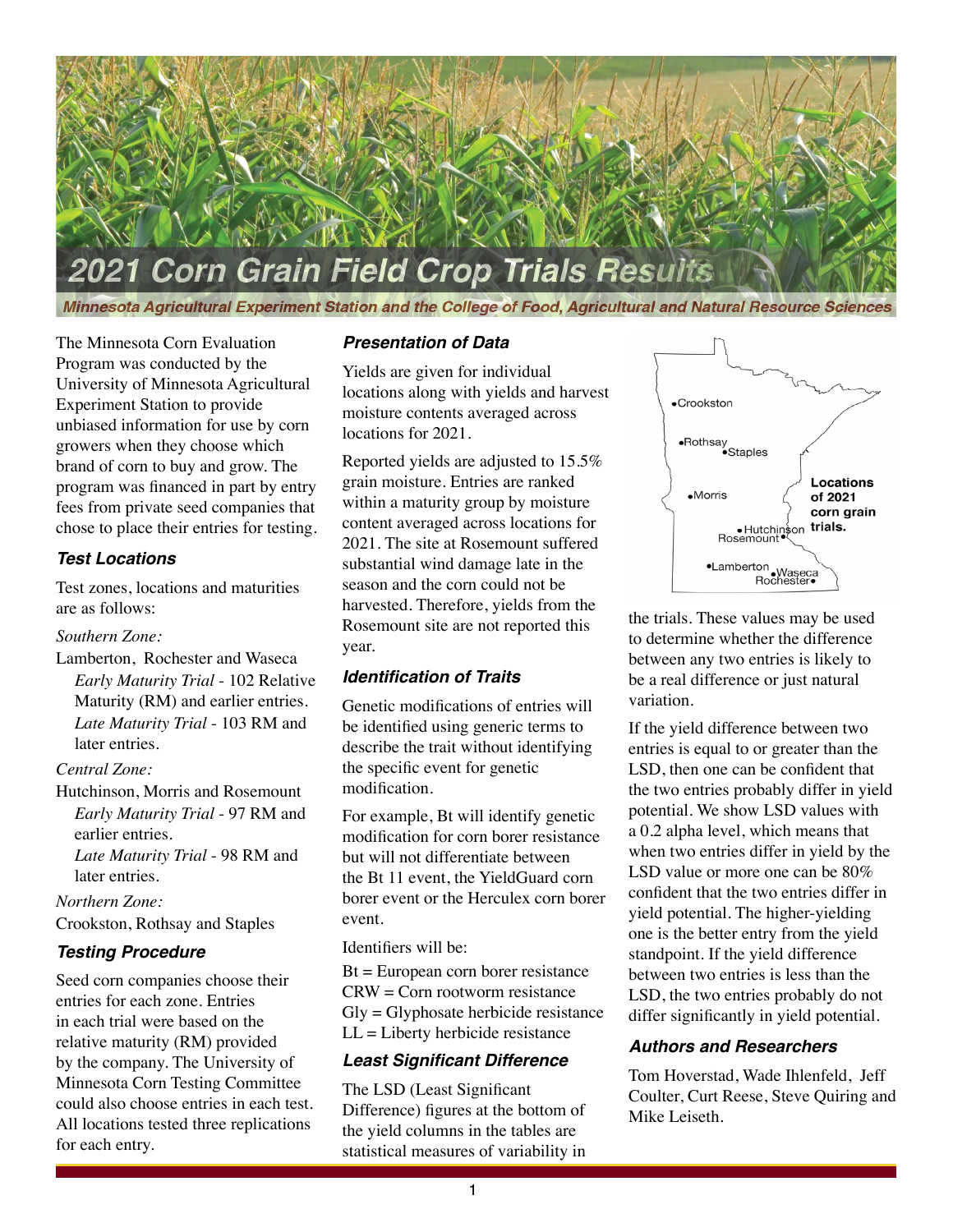## *Table 1. Companies participating in the 2021 corn grain trials.*

| Company                       | Website                       |
|-------------------------------|-------------------------------|
| AgriGold Hybrids              | www.agrigold.com              |
| <b>Anderson Seeds</b>         | www.andersonseedsmn.com       |
| <b>Bayer Crop Science</b>     | www.dekalbasgrowdeltapine.com |
| <b>BH</b> Genetics            | www.bhgenetics.com            |
| Dairyland Seed                | www.dairylandseed.com         |
| DenBesten Brand               | www.dakotasbestseedllc.com    |
| <b>Enestvedt Seed Company</b> | www.enestvedtseeds.com        |
| <b>Federal Hybrids</b>        | www.federalhybrids.com        |
| Hi Fidelity Genetics:         | hifidelitygenetics.com        |
| <b>Legacy Seeds</b>           | www.legacyseeds.com           |
| <b>Peterson Farms Seed</b>    | www.petersonfarmsseed.com     |
| <b>REA Hybrids</b>            | www.rea-hybrids.com           |
| <b>Titan Pro SCI</b>          | www.titanprosci.com           |
| Viking Seed                   | www.alseed.com                |

## *Table 2. Individual Trial Information, 2021.*

| Location       | Cooperators          | Previous<br>Crop | Planting<br>Date | Harvest<br>Date                                      |
|----------------|----------------------|------------------|------------------|------------------------------------------------------|
| Lamberton      | <b>Steve Quiring</b> | Soybeans         | April 28         | Oct 8                                                |
| Rochester      | <b>Ryan Miller</b>   | Soybeans         | May 5            | Nov <sub>3</sub>                                     |
| Waseca         | Tom Hoverstad        | Soybeans         | April 26         | Oct 8 (early maturities)<br>Oct 15 (late maturities) |
| Hutchinson     | School Dist #423     | Corn             | May 7            | Oct 19                                               |
| Morris         | <b>Curt Reese</b>    | Soybeans         | May 6            | Nov 8                                                |
| Rosemount      | Gerry Holz           | Soybeans         | April 30         | Abandoned                                            |
| Crookston      | Mike Leiseth         | Wheat            | May 10           | Oct 6                                                |
| Rothsay        | <b>Troy Larson</b>   | Soybeans         | May 6            | Sept 28                                              |
| <b>Staples</b> | <b>Ron Nelson</b>    | Soybeans         | May 4            | Nov <sub>4</sub>                                     |

# *Corn Grain Planting Rate and Date*

Bushel Weight, Pounds................56 Planting Rate, Seeds/Acre....35,000 Planting Date.......April 26-May 10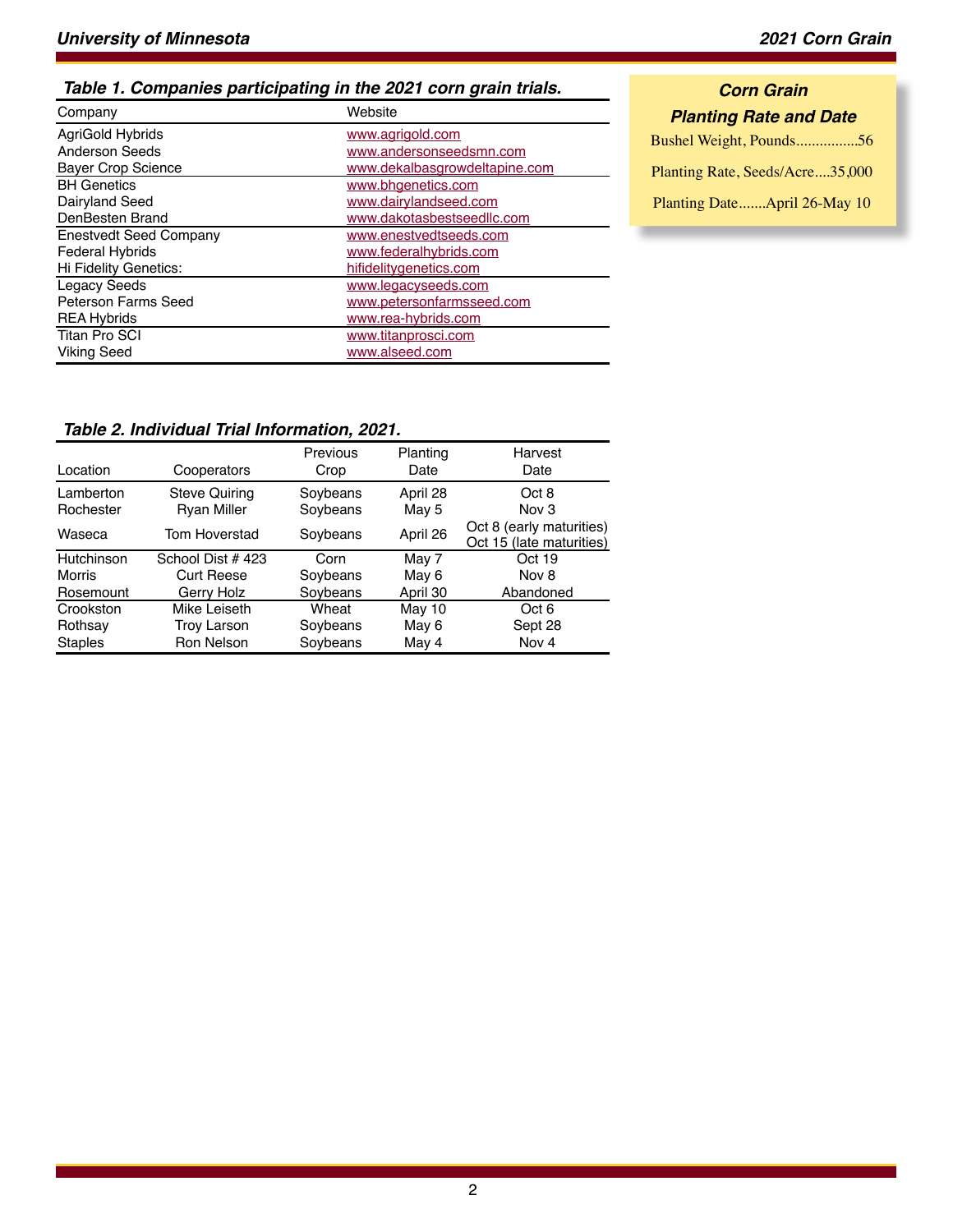# *Table 3. Early maturity entries, southern locations, 2021.*

|                                              |                  |                                 | Relative.       | Yield, Bushels/Acre at: |           | <b>Average Across Locations</b> |                  |            |
|----------------------------------------------|------------------|---------------------------------|-----------------|-------------------------|-----------|---------------------------------|------------------|------------|
| Source                                       | Entry            | <b>Traits</b>                   |                 | Maturity Lamberton      | Rochester | Waseca                          | Bu/Acre          | % Moisture |
| 98 and earlier RM entries                    |                  |                                 |                 |                         |           |                                 |                  |            |
| Federal Hybrids                              | 4680 VT2P RIB    | Bt, GLY                         | 96              | 145                     | 253       | 229                             | 209              | 15.8       |
| Anderson Seeds                               | 6909             |                                 | 98              | 140                     | 259       | 230                             | 209              | 16.1       |
| Anderson Seeds                               | 786R             | <b>GLY</b>                      | 95              | 140                     | 267       | 239                             | 216              | 16.1       |
| Titan Pro                                    | 11-98 2P         | Bt, GLY                         | $\overline{98}$ | $\overline{154}$        | 287       | $\overline{224}$                | $\overline{222}$ | 16.2       |
| <b>Federal Hybrids</b>                       | 4820 VT2P        | Bt, GLY                         | 98              | 152                     | 256       | 235                             | 214              | 16.2       |
| <b>Anderson Seeds</b>                        | 726VT2P          | Bt, GLY                         | 98              | 168                     | 292       | 259                             | 240              | 16.2       |
| Viking                                       | 52-96            |                                 | 96              | 149                     | 274       | 231                             | 218              | 16.3       |
| Viking                                       | 44-98            |                                 | 98              | 156                     | 268       | 234                             | 220              | 16.4       |
| Legacy Seeds                                 | LC474-20         | Bt. GLY                         | 97              | 185                     | 300       | 277                             | 254              | 16.7       |
| Legacy Seeds                                 | LC484-20         | Bt, GLY                         | 98              | 145                     | 280       | 231                             | 219              | 16.9       |
| Dairyland Seed                               | <b>DS-3550AM</b> | Bt, GLY, LL                     | 95              | 159                     | 263       | 233                             | 219              | 16.9       |
| Dekalb                                       | <b>DKC48-68</b>  | Bt, CRW, GLY, LL                | 98              | 152                     | 267       | 238                             | 219              | 17.0       |
| Dairyland Seed                               | <b>DS-3727AM</b> | Bt, GLY, LL                     | 97              | 184                     | 279       | 246                             | 236              | 17.1       |
| <b>Federal Hybrids</b>                       | 4800 SS RIB      | Bt, CRW, GLY, LL                | 98              | 152                     | 265       | 239                             | 219              | 17.7       |
| AgriGold                                     | A628-16VT2RIB    | Bt, GLY                         | 98              | 187                     | 299       | 270                             | 252              | 18.1       |
| 98 and earlier RM averages:                  |                  |                                 |                 | 158                     | 274       | 241                             | 224              | 16.7       |
| 99 to 102 RM entries                         |                  |                                 |                 |                         |           |                                 |                  |            |
| <b>Titan Pro</b>                             | 92-99 2P         | Bt, GLY                         | 99              | 129                     | 291       | 212                             | 210              | 15.5       |
| <b>Enestvedt Seed Co</b>                     | E670             |                                 | 100             | 164                     | 294       | 241                             | 233              | 16.0       |
| <b>Anderson Seeds</b>                        | 681VT2P          | Bt, GLY                         | 100             | 165                     | 304       | 254                             | 241              | 16.6       |
| Viking                                       | $52 - 00$        |                                 | 100             | $\overline{174}$        | 270       | 245                             | 230              | 16.7       |
| <b>Titan Pro</b>                             | 26-00            |                                 | 100             | 170                     | 284       | 205                             | 220              | 16.8       |
| <b>AgriGold</b>                              | A630-10STXRIB    | Bt. CRW, GLY, LL                | 100             | 162                     | 301       | 258                             | 240              | 17.0       |
| <b>Anderson Seeds</b>                        | 681SRC           | Bt, CRW, GLY, LL                | 100             | 158                     | 298       | 260                             | 239              | 17.0       |
| Viking                                       | 99-00            |                                 | 100             | 175                     | 272       | 231                             | 226              | 17.1       |
| Dekalb                                       | <b>DKC51-98</b>  | Bt, CRW, GLY, LL                | 101             | 154                     | 252       | 219                             | 209              | 17.1       |
| Dekalb                                       | <b>DKC50-87</b>  | Bt, CRW, GLY, LL                | 100             | 169                     | 281       | 230                             | 226              | 17.3       |
| Titan Pro                                    | 22-00 2P         | Bt, GLY                         | 100             | 169                     | 273       | 227                             | 223              | 17.4       |
| Legacy Seeds                                 | LC5217           | Bt, CRW                         | 102             | 173                     | 277       | 253                             | 234              | 17.4       |
| <b>Federal Hybrids</b>                       | 5280 CONV        |                                 | 102             | $\frac{146}{ }$         | 295       | 252                             | 231              | 17.4       |
| Viking                                       | 46-02            |                                 | 102             | 171                     | 279       | 257                             | 235              | 17.5       |
| Dekalb                                       | <b>DKC52-99</b>  | Bt. GLY                         | 102             | 170                     | 291       | 275                             | 246              | 17.7       |
| Dairyland Seed                               | DS-4014Q         | Bt, CRW, GLY, LL                | 100             | 181                     | 269       | 241                             | 230              | 17.7       |
| <b>Federal Hybrids</b>                       | 5120 SS          | Bt, CRW, GLY, LL                | 101             | 185                     | 269       | 253                             | 235              | 17.9       |
| Dekalb                                       | <b>DKC52-18</b>  | Bt, CRW, GLY, LL                | 102             | 170                     | 282       | 256                             | 236              | 18.0       |
| Dairyland Seed                               | <b>DS-3959Q</b>  | Bt, CRW, GLY, LL                | 99              | $\overline{175}$        | 284       | 259                             | 239              | 18.1       |
| AgriGold                                     | A630-04          |                                 | 100             | 163                     | 284       | 270                             | 239              | 18.2       |
| AgriGold                                     | A631-90          |                                 | 101             | 165                     | 261       | 269                             | 232              | 19.7       |
| AgriGold                                     |                  | A632-35-5222EZ Bt, CRW, GLY, LL | 102             | 161                     | 271       | 252                             | 228              | 19.9       |
| 99 to 103 RM averages:                       |                  |                                 |                 | 166                     | 281       | 246                             | 231              | 17.5       |
| Southern locations, early maturity averages: |                  |                                 |                 | 163                     | 278       | 244                             | 228              | 17.1       |
| LSD (0.20)                                   |                  |                                 |                 | 15                      | 14        | 19                              | 9                | 0.4        |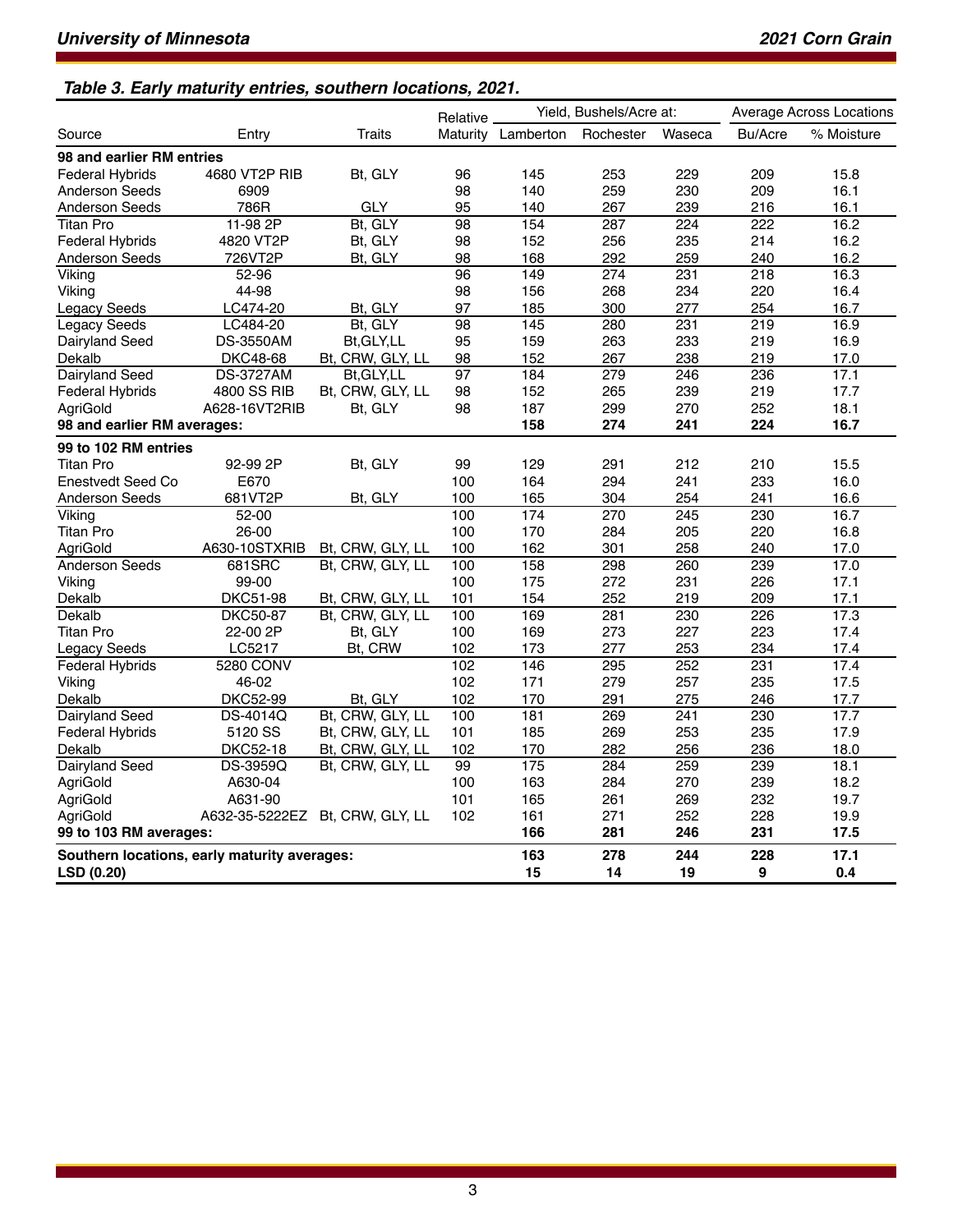# *Table 4. Late maturity entries, southern locations, 2021.*

|                                             |                   |                  | Relative. | Yield. Bushels/Acre at:             |     |                  | <b>Average Across Locations</b> |            |
|---------------------------------------------|-------------------|------------------|-----------|-------------------------------------|-----|------------------|---------------------------------|------------|
| Source                                      | Entry             | <b>Traits</b>    |           | Maturity Lamberton Rochester Waseca |     |                  | Bu/Acre                         | % Moisture |
| 103 to 105 RM entries                       |                   |                  |           |                                     |     |                  |                                 |            |
| <b>Enestvedt Seed Co</b>                    | E539              |                  | 103       | 180                                 | 265 | 259              | 234                             | 17.6       |
| Viking                                      | 84-05             |                  | 105       | 187                                 | 287 | 278              | 251                             | 17.8       |
| <b>Titan Pro</b>                            | 82-04             | Bt, Gly          | 104       | 173                                 | 292 | 245              | 237                             | 18.0       |
| Dairyland Seed                              | DS-4310Q          | Bt, CRW, GLY, LL | 103       | 168                                 | 253 | 256              | 225                             | 18.2       |
| Hi Fidelity Genetics                        | <b>HFG1071</b>    |                  | 105       | 171                                 | 285 | 275              | 244                             | 18.2       |
| <b>Federal Hybrids</b>                      | 5510 SS RIB       | Bt, CRW, GLY, LL | 105       | 150                                 | 274 | 256              | 227                             | 18.3       |
| Legacy Seeds                                | LC-5319           | Bt, CRW, GLY, LL | 104       | 169                                 | 281 | 251              | 234                             | 18.4       |
| <b>Titan Pro</b>                            | 24-04             |                  | 104       | 194                                 | 306 | 255              | 252                             | 18.5       |
| <b>Titan Pro</b>                            | 84-03 2P          | Bt, Gly          | 103       | 180                                 | 271 | 240              | 230                             | 18.6       |
| <b>Federal Hybrids</b>                      | 5510 VT2P RIB     | Bt, Gly          | 105       | $\frac{173}{x}$                     | 273 | 245              | 230                             | 18.6       |
| Dairyland Seed                              | DS-4510Q          | Bt, CRW, GLY, LL | 105       | 170                                 | 267 | 266              | 234                             | 18.9       |
| <b>Titan Pro</b>                            | 26-03 5222        | Bt, CRW, GLY, LL | 103       | 163                                 | 274 | 228              | 222                             | 19.3       |
| AgriGold                                    | A635-54VT2RIB     | Bt, Gly          | 105       | 165                                 | 287 | 266              | 239                             | 19.6       |
| AgriGold                                    | A633-14STX        | Bt, CRW, GLY, LL | 103       | 167                                 | 273 | 274              | 238                             | 20.6       |
| 104 to 105 RM averages:                     |                   |                  |           | 172                                 | 278 | 257              | 236                             | 18.6       |
| Later than 105 RM entries                   |                   |                  |           |                                     |     |                  |                                 |            |
| <b>Titan Pro</b>                            | 23-06 SS          | Bt, CRW, GLY, LL | 106       | 155                                 | 277 | 192              | 208                             | 17.7       |
| <b>Enestvedt Seed Co</b>                    | E598              |                  | 106       | 174                                 | 276 | 294              | 248                             | 18.2       |
| Viking                                      | 72-06             |                  | 106       | 175                                 | 297 | 251              | 241                             | 18.5       |
| <b>Anderson Seeds</b>                       | 472SRC            | Bt, CRW, GLY, LL | 106       | $\frac{175}{175}$                   | 278 | 281              | 245                             | 18.7       |
| DenBesten Brand                             | DB38-06           |                  | 106       | 199                                 | 281 | 267              | 249                             | 19.1       |
| AgriGold                                    | A638-74VT2RIB     | Bt, Gly          | 108       | 177                                 | 281 | 264              | 241                             | 19.2       |
| AgriGold                                    | A636-16           |                  | 106       | 192                                 | 295 | 289              | 259                             | 19.3       |
| Dairyland Seed                              | DS-4878Q          | Bt, CRW, GLY, LL | 108       | 183                                 | 267 | 289              | 246                             | 19.5       |
| AgriGold                                    | A636-11VT2RIB     | Bt, Gly          | 106       | 191                                 | 286 | 278              | 252                             | 19.6       |
| Dairyland Seed                              | <b>DS-4917AM</b>  | Bt, GLY, LL      | 109       | 177                                 | 303 | 272              | 250                             | 19.8       |
| Dekalb                                      | <b>DKC56-65</b>   | Bt, CRW, GLY, LL | 106       | 183                                 | 302 | 259              | 248                             | 19.8       |
| Federal Hybrids                             | 5700 SS RIB       | Bt, CRW, GLY, LL | 107       | 157                                 | 284 | 254              | 232                             | 20.1       |
| Dekalb                                      | <b>DKC59-81</b>   | Bt, CRW, GLY, LL | 109       | 179                                 | 290 | 263              | 244                             | 20.2       |
| Legacy Seeds                                | LC564-20          | Bt, GLY, LL      | 106       | 156                                 | 265 | 273              | 231                             | 20.2       |
| Dairyland Seed                              | <b>DS-4910AML</b> | Bt, GLY, LL      | 109       | 172                                 | 280 | 284              | 245                             | 20.4       |
| DenBesten Brand                             | DB31-11           |                  | 111       | 144                                 | 289 | $\overline{278}$ | 237                             | 20.7       |
| Dekalb                                      | <b>DKC58-64</b>   | Bt, CRW, GLY, LL | 108       | 171                                 | 298 | 309              | 259                             | 20.9       |
| AgriGold                                    | A638-58STX        | Bt, CRW, GLY, LL | 108       | 138                                 | 290 | 262              | 230                             | 21.5       |
| DenBesten Brand                             | DB31-10           |                  | 110       | 151                                 | 266 | 267              | 228                             | 21.5       |
| Later than 105 RM averages:                 |                   |                  |           | 171                                 | 284 | 270              | 242                             | 19.7       |
| Southern locations, late maturity averages: |                   |                  |           | 166                                 | 273 | 256              | 232                             | 18.7       |
| LSD (0.20)                                  |                   |                  |           | 15                                  | 16  | 18               | 9                               | 0.8        |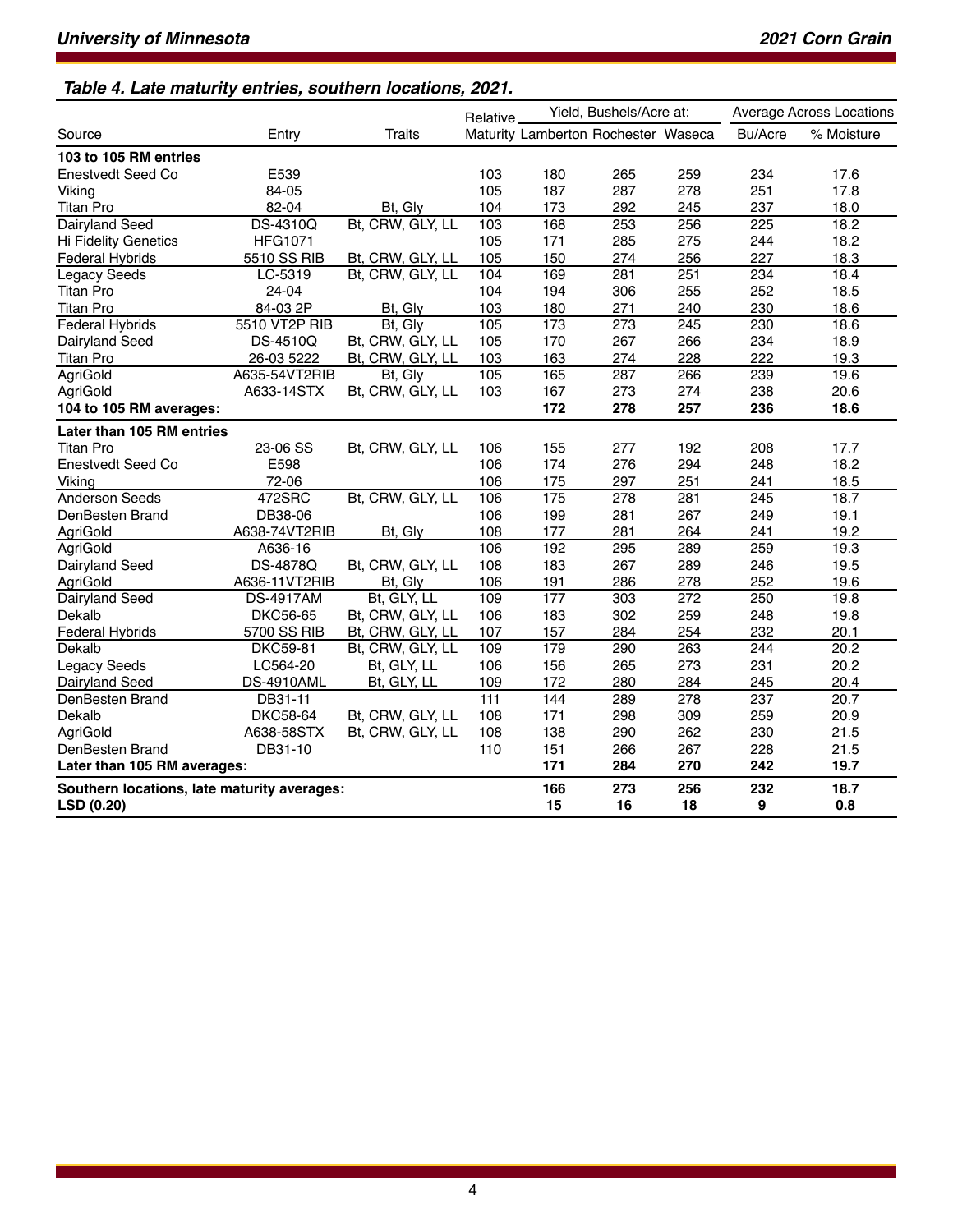# *Table 5. Early maturity entries, central locations, 2021.*

|                                             |                  |                  | Relative        | Yield, Bushels/Acre at: |               | Average Across Locations |            |
|---------------------------------------------|------------------|------------------|-----------------|-------------------------|---------------|--------------------------|------------|
| Source                                      | Entry            | <b>Traits</b>    | Maturity        | Hutchinson              | <b>Morris</b> | Bu/Acre                  | % Moisture |
| 94 and earlier RM entries                   |                  |                  |                 |                         |               |                          |            |
| <b>Federal Hybrids</b>                      | 4300 VT2P RIB    | Bt, GLY          | 93              | 193                     | 214           | 203                      | 13.6       |
| AgriGold                                    | A620-82VT2RIB    | Bt, GLY          | 90              | 207                     | 224           | 215                      | 13.8       |
| Enestvedt Seed Co                           | E646             |                  | 94              | 217                     | 229           | 223                      | 13.9       |
| Peterson Farms Seed                         | 88K93            | Bt, CRW, GLY, LL | 93              | 194                     | 211           | 202                      | 14.0       |
| <b>Legacy Seeds</b>                         | LC451-21         | Bt, GLY          | 94              | 206                     | 245           | 226                      | 14.0       |
| Dairyland Seed                              | <b>DS-3366AM</b> | Bt, GLY, LL      | 93              | 185                     | 235           | 210                      | 14.0       |
| Dairyland Seed                              | DS-3022AM        | Bt, GLY, LL      | 90              | 175                     | 209           | 192                      | 14.1       |
| <b>BH</b> Genetics                          | 6218VT2PRIB      | Bt, GLY          | 92              | 205                     | 231           | 218                      | 14.1       |
| <b>Anderson Seeds</b>                       | 742VT2P          | Bt, GLY          | 92              | 201                     | 227           | 214                      | 14.1       |
| AgriGold                                    | A622-65          |                  | 92              | 217                     | 235           | 226                      | 14.2       |
| Dekalb                                      | <b>DKC44-97</b>  | Bt, CRW, GLY, LL | 94              | 183                     | 225           | 204                      | 14.2       |
| <b>Legacy Seeds</b>                         | LC431-20         | Bt, CRW, GLY, LL | 93              | 197                     | 223           | 210                      | 14.3       |
| Peterson Farms Seed                         | 72Q94            | Bt, GLY          | 94              | 220                     | 256           | 238                      | 14.3       |
| Dekalb                                      | <b>DKC42-64</b>  | Bt, CRW, GLY, LL | 92              | 214                     | 214           | 214                      | 14.5       |
| 94 RM and earlier averages:                 |                  |                  |                 | 201                     | 227           | 214                      | 14.1       |
| 95 to 97 RM entries                         |                  |                  |                 |                         |               |                          |            |
| Enestvedt Seed Co                           | E658             |                  | 96              | 178                     | 227           | 203                      | 13.8       |
| <b>Federal Hybrids</b>                      | 4680 VT2P RIB    | Bt, GLY          | 96              | 200                     | 227           | 213                      | 13.9       |
| Dairyland Seed                              | <b>DS-3550AM</b> | Bt, GLY, LL      | 95              | 182                     | 231           | 207                      | 14.1       |
| Viking                                      | $O.45 - 97$      |                  | $\overline{97}$ | 216                     | 225           | 220                      | 14.1       |
| AgriGold                                    | A627-83VT2RIB    | Bt, GLY          | 97              | 212                     | 204           | 208                      | 14.2       |
| <b>Titan Pro</b>                            | 86-96 2 P        | Bt, GLY          | 96              | 214                     | 220           | 217                      | 14.2       |
| Viking                                      | 52-96            |                  | 96              | 186                     | 217           | 201                      | 14.3       |
| Legacy Seeds                                | LC461-21         | Bt, GLY          | 96              | 193                     | 237           | 215                      | 14.3       |
| Dairyland Seed                              | <b>DS-3727AM</b> | Bt, GLY, LL      | 97              | 207                     | 259           | 233                      | 14.3       |
| <b>Titan Pro</b>                            | 82-95 2P         | Bt, GLY          | 95              | 198                     | 235           | 216                      | 14.4       |
| <b>Legacy Seeds</b>                         | LC474-20         | Bt, GLY          | 97              | 228                     | 255           | 241                      | 14.5       |
| <b>Anderson Seeds</b>                       | 745SRC           | Bt, CRW, GLY, LL | 97              | 217                     | 243           | 230                      | 14.6       |
| <b>Anderson Seeds</b>                       | 786VT2P          | Bt, GLY          | 95              | 211                     | 196           | 204                      | 14.6       |
| AgriGold                                    | A626-20-5122EZ   | Bt, CRW, GLY, LL | 96              | 201                     | 215           | 208                      | 14.8       |
| DenBesten Brand                             | DB30-97          |                  | 97              | 211                     | 215           | 213                      | 14.8       |
| 95 to 97 RM averages:                       |                  |                  |                 | 204                     | 227           | 215                      | 14.3       |
| Central locations, early maturity averages: |                  |                  |                 |                         | 227           | 215                      | 14.2       |
| LSD (0.20)                                  | 20               | 21               | 14              | 0.4                     |               |                          |            |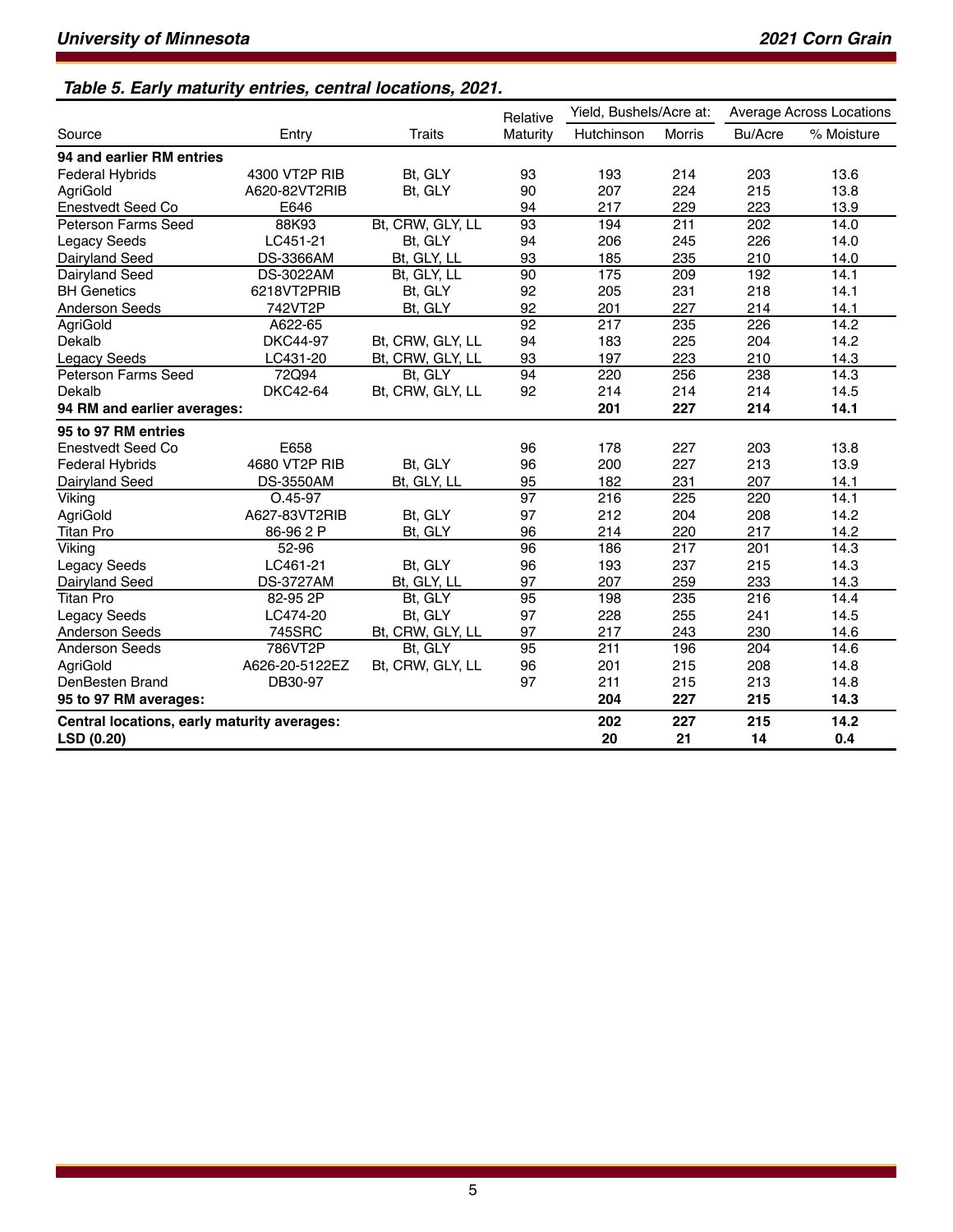## *Table 6. Late maturity entries, central locations, 2021.*

|                                                   |                 |                  | Yield, Bushels/Acre |                  |                  |                                 |            |  |
|---------------------------------------------------|-----------------|------------------|---------------------|------------------|------------------|---------------------------------|------------|--|
|                                                   |                 |                  | Relative            | at:              |                  | <b>Average Across Locations</b> |            |  |
| Source                                            | Entry           | <b>Traits</b>    | Maturity            | Hutchinson       | <b>Morris</b>    | Bu/Acre                         | % Moisture |  |
| 98 to 100 RM entries                              |                 |                  |                     |                  |                  |                                 |            |  |
| AgriGold                                          | A630-95-5222EZ  | Bt, CRW, GLY, LL | 100                 | 173              | 192              | 183                             | 14.6       |  |
| <b>Anderson Seeds</b>                             | 609R            | <b>GLY</b>       | 98                  | 218              | 214              | 216                             | 14.8       |  |
| Hi Fidelity Genetics                              | <b>HFG1002</b>  |                  | 100                 | 212              | 266              | 239                             | 14.9       |  |
| Viking                                            | 44-98           |                  | $\overline{98}$     | 230              | 237              | 233                             | 14.9       |  |
| <b>Titan Pro</b>                                  | 11-98 2P        | Bt, GLY          | 98                  | 237              | 238              | 238                             | 15.0       |  |
| <b>Legacy Seeds</b>                               | LC-4248         | Bt, GLY          | 100                 | 204              | 227              | 215                             | 15.1       |  |
| DenBesten Brand                                   | DB32-00         |                  | 100                 | 220              | 206              | $\overline{213}$                | 15.1       |  |
| Dekalb                                            | <b>DKC48-68</b> | Bt, CRW, GLY, LL | 98                  | 204              | 215              | 209                             | 15.2       |  |
| Dekalb                                            | <b>DKC48-95</b> | Bt. GLY          | 98                  | 215              | 203              | 209                             | 15.2       |  |
| AgriGold                                          | A630-10STXRIB   | Bt, CRW, GLY, LL | 100                 | 193              | 218              | 205                             | 15.4       |  |
| Dairyland Seed                                    | DS-4014Q        | Bt, CRW, GLY, LL | 100                 | 217              | 238              | 227                             | 15.5       |  |
| Dekalb                                            | <b>DKC50-87</b> | Bt, CRW, GLY, LL | 100                 | 168              | 216              | 192                             | 15.6       |  |
| Peterson Farms Seed                               | 78P98           | Bt, GLY          | 98                  | 227              | 251              | 239                             | 15.6       |  |
| <b>Anderson Seeds</b>                             | 6811            |                  | 100                 | 190              | 235              | 212                             | 15.7       |  |
| Peterson Farms Seed                               | 85X98           | Bt, CRW, GLY, LL | 98                  | 193              | 213              | 203                             | 15.8       |  |
| <b>Legacy Seeds</b>                               | LC484-20        | Bt. GLY          | 98                  | 210              | 238              | 224                             | 15.8       |  |
| AgriGold                                          | A628-16VT2RIB   | Bt, GLY          | 98                  | 219              | 244              | 232                             | 15.9       |  |
| Dairyland Seed                                    | DS-3959Q        | Bt, CRW, GLY, LL | 99                  | 204              | 218              | 211                             | 16.2       |  |
| AgriGold                                          | A630-04         |                  | 100                 | 226              | 215              | 220                             | 16.8       |  |
| 98 to 100 RM and earlier averages:                |                 |                  |                     | 208              | 226              | 217                             | 15.4       |  |
| Later than 100 RM entries                         |                 |                  |                     |                  |                  |                                 |            |  |
| Dekalb                                            | <b>DKC51-98</b> | Bt, CRW, GLY, LL | 101                 | 202              | 214              | 208                             | 15.2       |  |
| <b>Peterson Farms Seed</b>                        | 73P01           | Bt, GLY          | 101                 | 195              | 215              | 205                             | 15.4       |  |
| Dekalb                                            | <b>DKC52-18</b> | Bt, CRW, GLY, LL | 102                 | 201              | 197              | 199                             | 15.6       |  |
| Dekalb                                            | DKC52-99        | Bt. GLY          | 102                 | 248              | 229              | 238                             | 16.0       |  |
| <b>Federal Hybrids</b>                            | 5120 SS         | Bt, CRW, GLY, LL | 101                 | 221              | 220              | 221                             | 16.0       |  |
| <b>Legacy Seeds</b>                               | LC5217          | Bt. CRW          | 102                 | 231              | 250              | 241                             | 16.1       |  |
| Legacy Seeds                                      | LC-5319         | Bt, CRW, GLY, LL | 104                 | $\overline{202}$ | $\overline{222}$ | 212                             | 16.1       |  |
| <b>Anderson Seeds</b>                             | 507R            | <b>GLY</b>       | 102                 | 241              | 277              | 259                             | 16.3       |  |
| Dairyland Seed                                    | <b>DS-4310Q</b> | Bt, CRW, GLY, LL | 103                 | 206              | 202              | 204                             | 16.3       |  |
| <b>Anderson Seeds</b>                             | 5072            |                  | 102                 | 221              | 246              | 234                             | 16.3       |  |
| <b>Anderson Seeds</b>                             | 507SRC          | Bt, CRW, GLY, LL | 102                 | 203              | 245              | 224                             | 16.5       |  |
| Dairyland Seed                                    | DS-4510Q        | Bt, CRW, GLY, LL | 105                 | 248              | 244              | 246                             | 16.6       |  |
| Hi Fidelity Genetics                              | <b>HFG1071</b>  |                  | 105                 | 227              | 247              | 237                             | 16.7       |  |
| DenBesten Brand                                   | DB41-01-OR      |                  | 101                 | 177              | 167              | 172                             | 16.8       |  |
| <b>Hi Fidelity Genetics</b>                       | <b>HFG1051</b>  |                  | 105                 | 209              | 244              | 226                             | 17.1       |  |
| AgriGold                                          | A633-14STX      | Bt, CRW, GLY, LL | 103                 | 230              | 256              | 243                             | 17.2       |  |
| AgriGold                                          | A631-90         |                  | 101                 | 180              | 224              | 202                             | 17.4       |  |
| Dekalb                                            | <b>DKC56-65</b> | Bt, CRW, GLY, LL | 106                 | 226              | 252              | 239                             | 17.6       |  |
| Later than 100 RM averages:                       |                 |                  |                     | 215              | 231              | 223                             | 16.4       |  |
| 212<br>Central locations, late maturity averages: |                 |                  |                     |                  | 228              | 220                             | 15.9       |  |
| LSD (0.20)                                        |                 |                  |                     | 21               | 26               | 17                              | 0.5        |  |